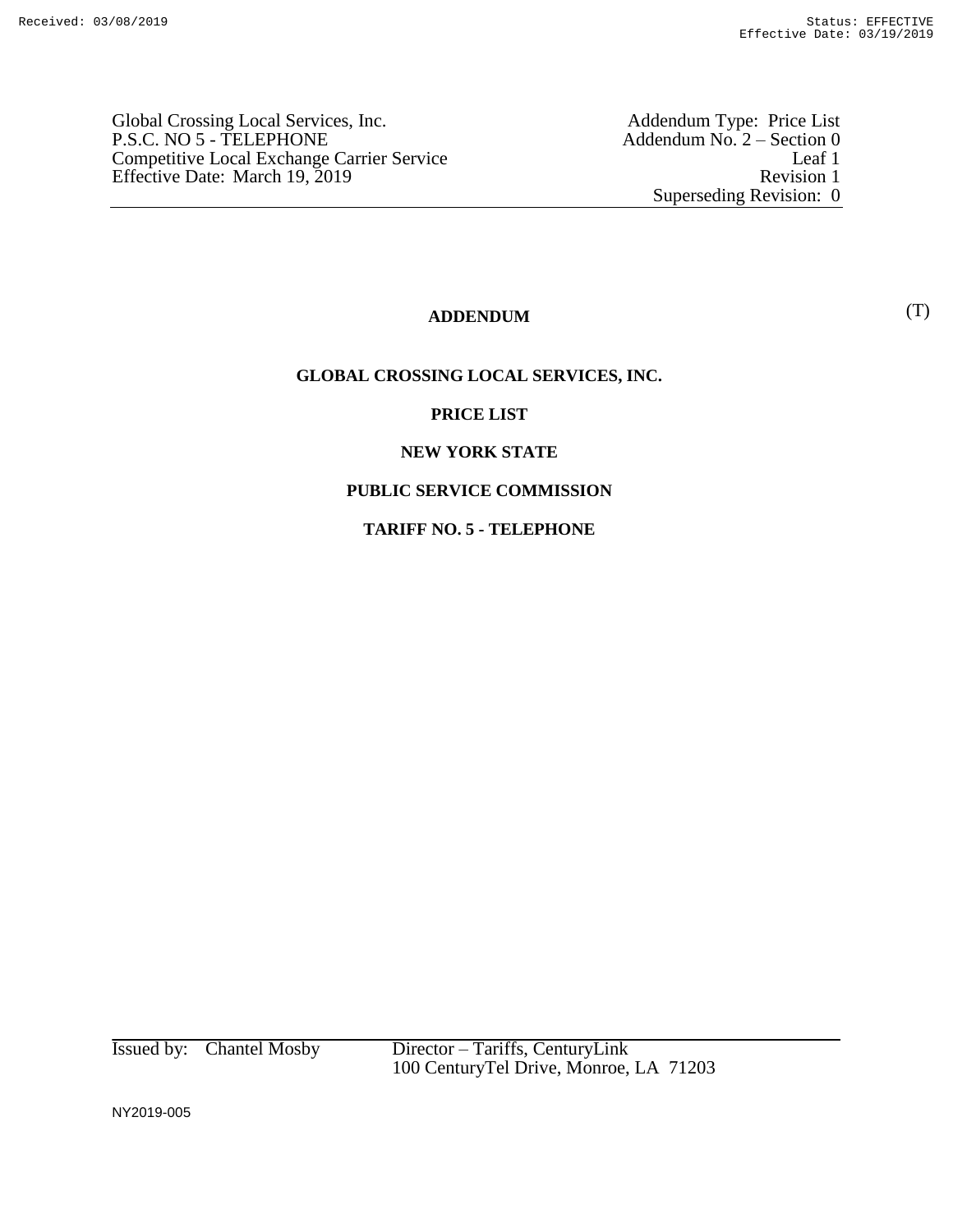| Global Crossing Local Services, Inc.<br>PSC NO. 5 - TELEPHONE<br><b>Competitive Local Exchange Carrier Service</b><br>Effective Date: December 17, 2018 |       |                                                                                                                                                                                                                                                                                                                                | Addendum Type: Price List<br>Addendum No. $2 -$ Section 1<br>Leaf 1<br>Revision: 0<br><b>Superseding Revision:</b> |
|---------------------------------------------------------------------------------------------------------------------------------------------------------|-------|--------------------------------------------------------------------------------------------------------------------------------------------------------------------------------------------------------------------------------------------------------------------------------------------------------------------------------|--------------------------------------------------------------------------------------------------------------------|
|                                                                                                                                                         |       | <b>1. NONRECURRING CHARGES</b>                                                                                                                                                                                                                                                                                                 |                                                                                                                    |
| 1.1                                                                                                                                                     |       | <b>SERVICE CHARGES</b>                                                                                                                                                                                                                                                                                                         |                                                                                                                    |
|                                                                                                                                                         | 1.1.1 | <b>Connection Charges</b>                                                                                                                                                                                                                                                                                                      |                                                                                                                    |
|                                                                                                                                                         |       | Service Conversion (per line)                                                                                                                                                                                                                                                                                                  | \$15.00                                                                                                            |
|                                                                                                                                                         |       | New Line Installation (per line)<br>Initial<br>Additional                                                                                                                                                                                                                                                                      | \$80.00<br>\$50.00                                                                                                 |
|                                                                                                                                                         | 1.1.2 | <b>Restoral Charge</b>                                                                                                                                                                                                                                                                                                         | \$60.00                                                                                                            |
|                                                                                                                                                         | 1.1.3 | Service Rearrangement Charges (per change)                                                                                                                                                                                                                                                                                     | \$10.00                                                                                                            |
|                                                                                                                                                         | 1.1.4 | <b>Charges Associated With Premises Visit</b>                                                                                                                                                                                                                                                                                  |                                                                                                                    |
|                                                                                                                                                         |       | Trouble Isolation Charge Per Premises Visit:                                                                                                                                                                                                                                                                                   | \$75.00                                                                                                            |
|                                                                                                                                                         |       | Inside Wire Maintenance and Installation<br>$\cdot$ 1<br>Inside Wire Installation Charge Flat Jack Installation<br>(Per order, per premises)<br>- 1st Jack<br>- Each Additional (prewired)<br>- Each Additional (unwired)<br>Flat Wire Installation Per wall, per wire pull<br>Flat Inside Wire Maintenance Per Premises Visit | \$75.00<br>\$25.00<br>\$75.00<br>Quote<br>\$100.00                                                                 |
|                                                                                                                                                         |       | Monthly Inside Wire Maintenance Per Month, Per<br>Line                                                                                                                                                                                                                                                                         | \$5.75                                                                                                             |
|                                                                                                                                                         | 1.1.5 | Presubscribed Interexchange Carrier Change Charge                                                                                                                                                                                                                                                                              |                                                                                                                    |
|                                                                                                                                                         |       | Nonrecurring, Per Change                                                                                                                                                                                                                                                                                                       | \$10.00                                                                                                            |
|                                                                                                                                                         |       |                                                                                                                                                                                                                                                                                                                                |                                                                                                                    |

| Issued by: Chantel Mosby | Director - Tariffs, CenturyLink |                         |  |
|--------------------------|---------------------------------|-------------------------|--|
|                          | 100 Century Tel Drive           | <b>Monroe, LA 71203</b> |  |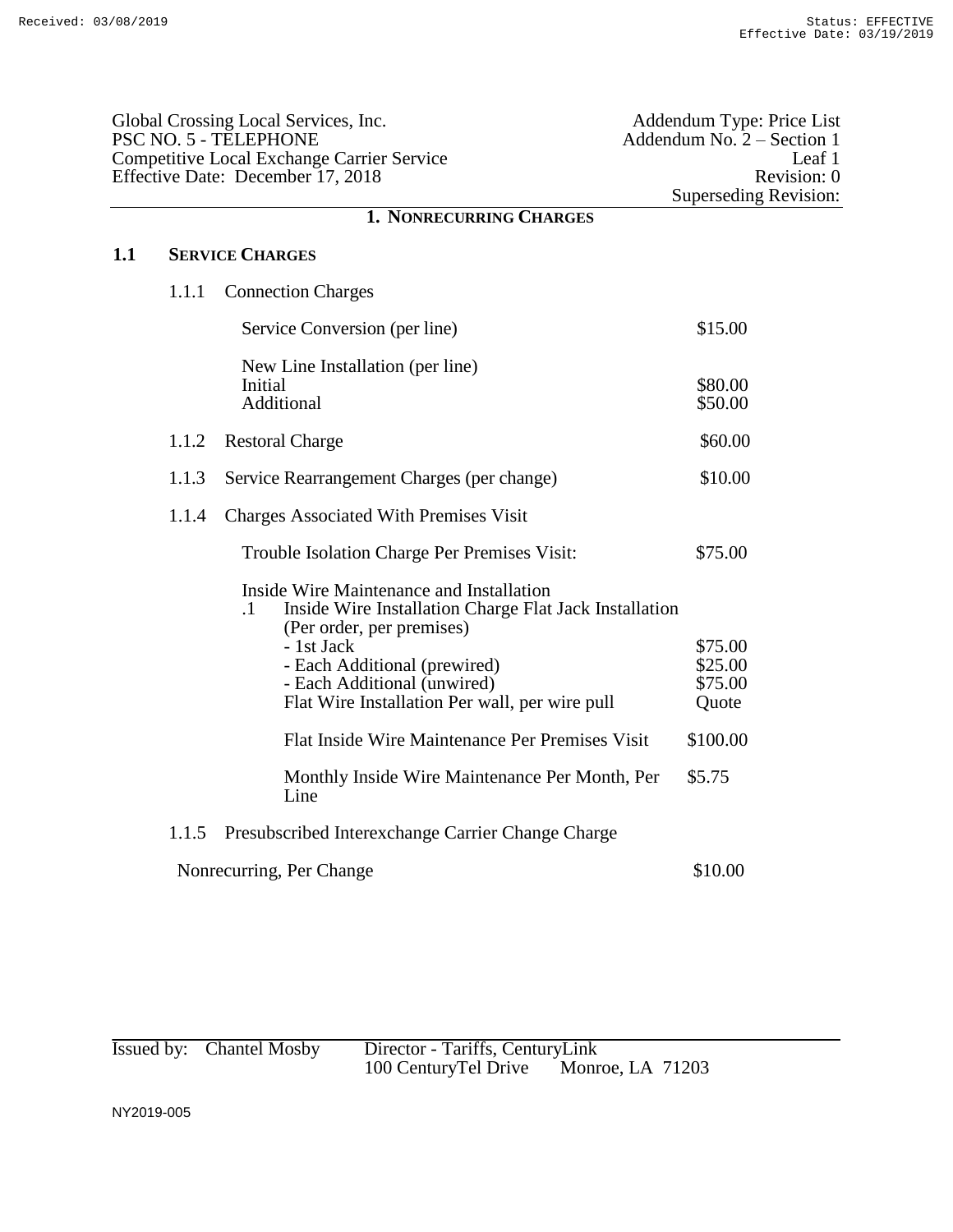Global Crossing Local Services, Inc. Addendum Type: Price List PSC NO. 5 - TELEPHONE Addendum No. 2 – Section 2 Competitive Local Exchange Carrier Service Leaf 1 Effective Date: December 17, 2018 Revision: 0

Superseding Revision:

## **2. SUPPLEMENTAL SERVICES**

# **2.1 CUSTOM CALLING SERVICE**

- 2.1.3 Rates and Charges
- A. Monthly Rates

Current rates for this service are located in the Rate Schedules for Section 3, Network Switched Service.

B. Connection Charges See Section 1

## **2.2 CLASS SERVICES**

- 2.2.3 Rates and Charges
- A. Monthly Rates

Current rates for this service are located in the Rate Schedules for Section 3, Network Switched Service.

B. Connection Charges See Section 1

## **2.3 CENTREX SERVICE FEATURES**

- 2.3.3 Rates and Charges
- A. Monthly Rates

Current rates for this service are located in the Rate Schedules for Section 3, Network Switched Service.

B. Connection Charges See Section 1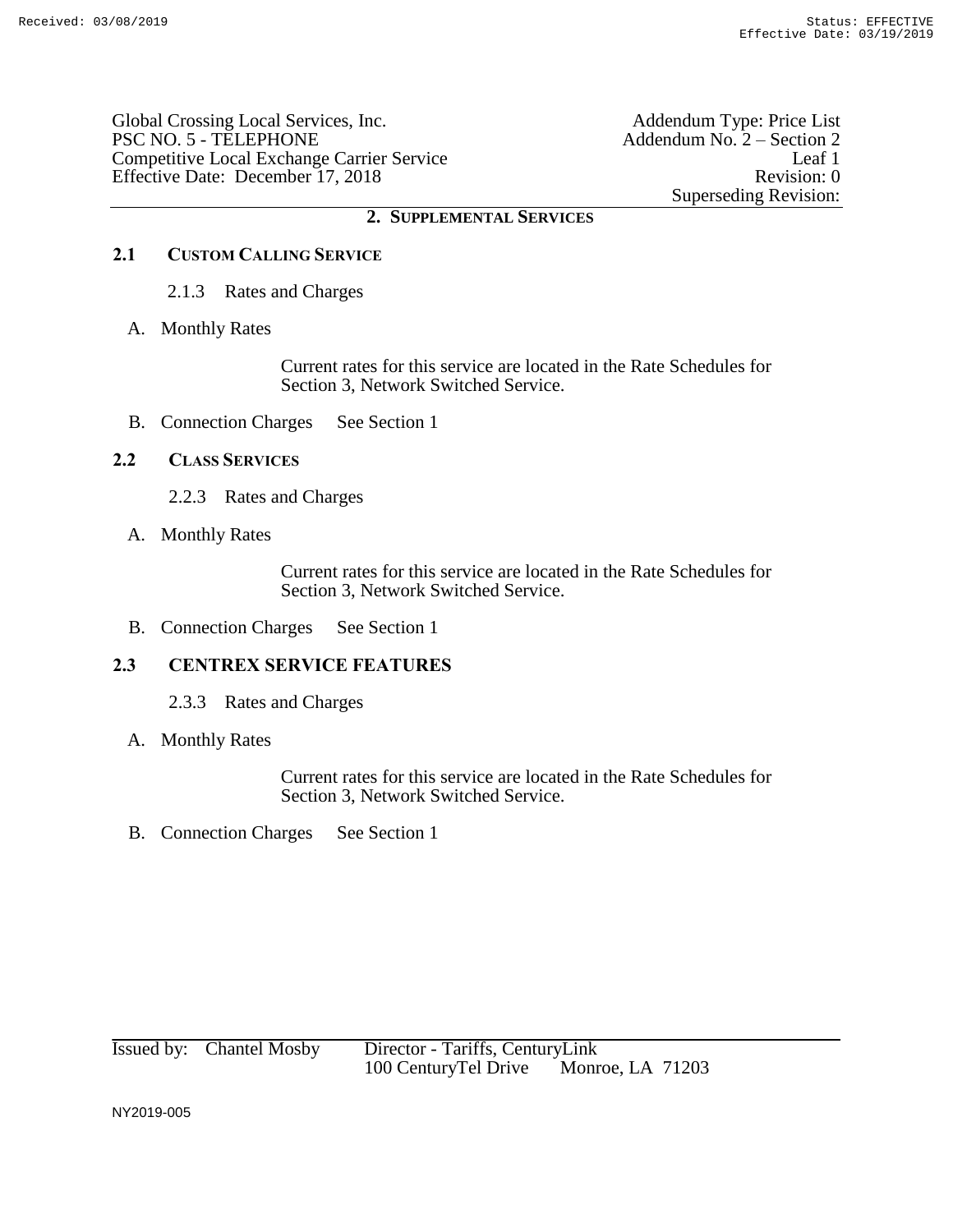|     |       | Global Crossing Local Services, Inc.<br>PSC NO. 5 - TELEPHONE<br><b>Competitive Local Exchange Carrier Service</b><br>Effective Date: December 17, 2018                                                                                                                                                                                                                                                       |            | Addendum Type: Price List<br>Addendum No. $2 -$ Section 2<br>Leaf 2<br>Revision: 0<br><b>Superseding Revision:</b> |
|-----|-------|---------------------------------------------------------------------------------------------------------------------------------------------------------------------------------------------------------------------------------------------------------------------------------------------------------------------------------------------------------------------------------------------------------------|------------|--------------------------------------------------------------------------------------------------------------------|
|     |       | 2. SUPPLEMENTAL SERVICES                                                                                                                                                                                                                                                                                                                                                                                      |            |                                                                                                                    |
| 2.5 |       | <b>DIRECTORY ASSISTANCE SERVICE</b>                                                                                                                                                                                                                                                                                                                                                                           |            |                                                                                                                    |
|     | 2.5.3 | Rates - Per query                                                                                                                                                                                                                                                                                                                                                                                             |            | \$1.25                                                                                                             |
| 2.6 |       | <b>DIRECTORY ASSISTANCE CALL COMPLETION</b>                                                                                                                                                                                                                                                                                                                                                                   |            |                                                                                                                    |
|     | 2.6.4 | Rates - Per query                                                                                                                                                                                                                                                                                                                                                                                             |            | \$0.75                                                                                                             |
| 2.7 |       | <b>LOCAL OPERATOR SERVICE</b>                                                                                                                                                                                                                                                                                                                                                                                 |            |                                                                                                                    |
|     | 2.7.1 | Per Call Service Charges<br>Person to Person                                                                                                                                                                                                                                                                                                                                                                  |            | \$3.49                                                                                                             |
|     |       | 3rd Number Billed                                                                                                                                                                                                                                                                                                                                                                                             |            | \$1.33                                                                                                             |
|     |       | All other Operator Assistance                                                                                                                                                                                                                                                                                                                                                                                 |            | \$1.50                                                                                                             |
|     | 2.7.2 | Charges Option II – Albany Service Area and Option III Plan – Buffalo Service<br>Area                                                                                                                                                                                                                                                                                                                         |            |                                                                                                                    |
|     |       | <b>Operator Handled, Station Paid</b><br>Station to Station Collect Call, Direct Dialed,<br><b>Operator Handled</b><br>All Other Operator Handled<br>Person to Person<br>Busy Line Billed to Originator<br><b>Emergency Interrupt</b><br>Busy Line Billed to $3^{rd}$ # or Special Billing<br>Special Directory Assistance $3rd$ # or Special Billing<br><b>Special Directory Assistance Operator Handled</b> |            | <u>Rates</u><br>\$1.35<br>\$1.60<br>\$1.35<br>\$3.50<br>\$2.00<br>\$4.00<br>\$1.60<br>\$0.35<br>\$0.45             |
|     |       |                                                                                                                                                                                                                                                                                                                                                                                                               | 1st Minute | Add'l Minute/<br>Or Fraction                                                                                       |
|     |       | *Usage Charge – Option II & III                                                                                                                                                                                                                                                                                                                                                                               | \$0.0342   | \$0.0012                                                                                                           |
|     | 2.7.3 | New York City                                                                                                                                                                                                                                                                                                                                                                                                 |            |                                                                                                                    |
|     |       | Busy Line Billed to Originator<br><b>Emergency Interrupt</b>                                                                                                                                                                                                                                                                                                                                                  |            | \$2.00<br>\$4.00                                                                                                   |

| Issued by: Chantel Mosby | Director - Tariffs, CenturyLink |                         |  |
|--------------------------|---------------------------------|-------------------------|--|
|                          | 100 CenturyTel Drive            | <b>Monroe, LA 71203</b> |  |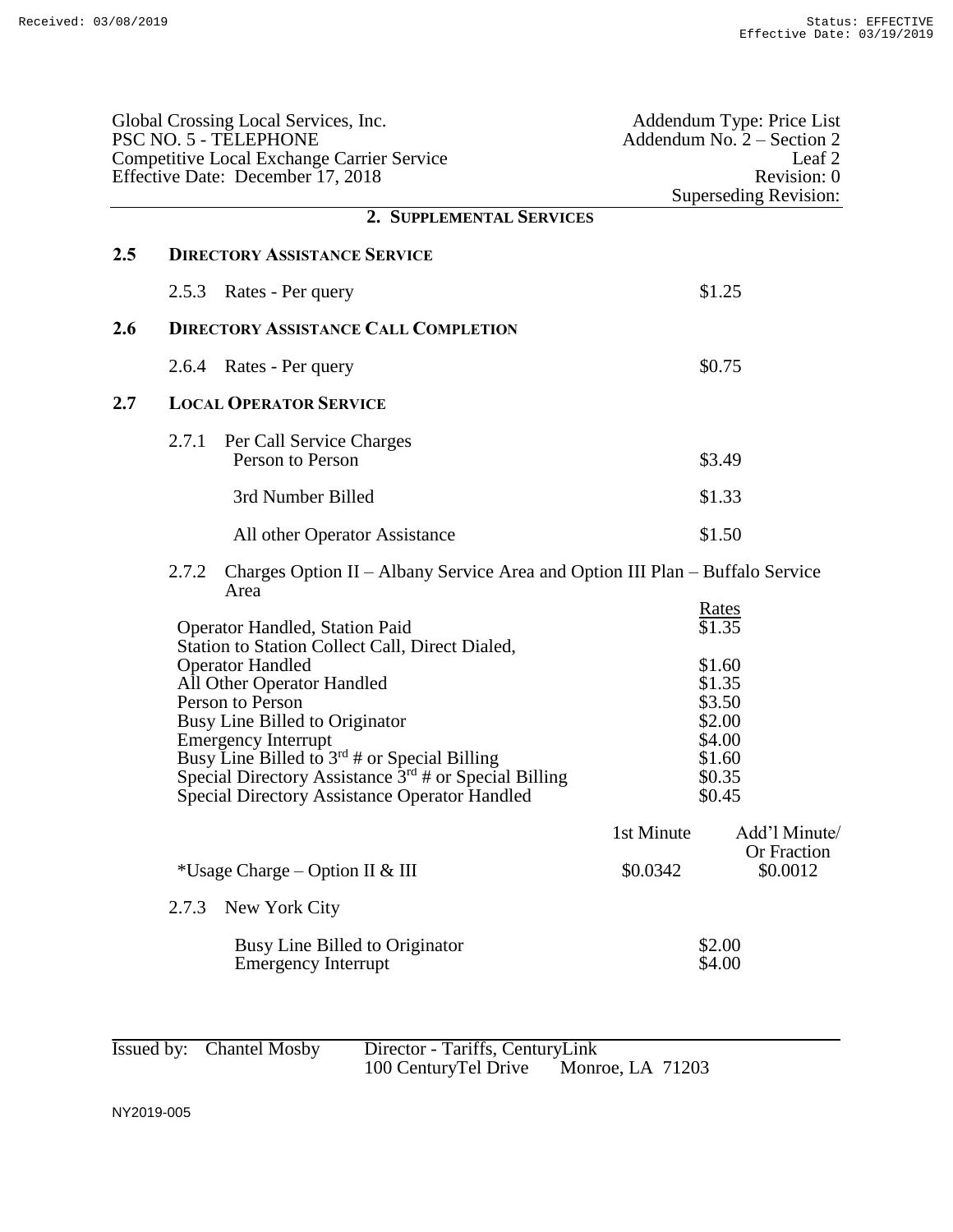|     | Global Crossing Local Services, Inc.<br>PSC NO. 5 - TELEPHONE<br>Competitive Local Exchange Carrier Service<br>Effective Date: December 17, 2018 | Addendum Type: Price List<br>Addendum No. $2 -$ Section 2<br>Leaf <sub>3</sub><br>Revision: 0<br>Superseding Revision: |
|-----|--------------------------------------------------------------------------------------------------------------------------------------------------|------------------------------------------------------------------------------------------------------------------------|
|     | 2. SUPPLEMENTAL SERVICES                                                                                                                         |                                                                                                                        |
| 2.8 | <b>BLOCKING SERVICE</b>                                                                                                                          |                                                                                                                        |
|     | 2.8.3 Rates and Charges                                                                                                                          |                                                                                                                        |
|     |                                                                                                                                                  | Monthly Charges/Line                                                                                                   |

| Third Number Billed and<br><b>Collect Call Restriction</b><br>$-$ (up to 200 lines) | \$7.00  |
|-------------------------------------------------------------------------------------|---------|
| <b>Toll Restriction</b><br>$-$ (up to 200 lines)                                    | \$7.00  |
| <b>Toll Restriction Plus</b><br>$-$ (up to 200 lines)                               | \$7.00  |
| Direct Inward Dialing Blocking<br>(Third Party and Collect Call)                    |         |
| - Initial Activation<br>- Subsequent Activation                                     | \$65.00 |
| (per line)                                                                          |         |

- A. Pricing for Blocking Service for a customer with more than 200 lines will be based on the costs incurred by Company to provide the service.
- B. Nonrecurring charges apply as specified in Section 3 of this tariff.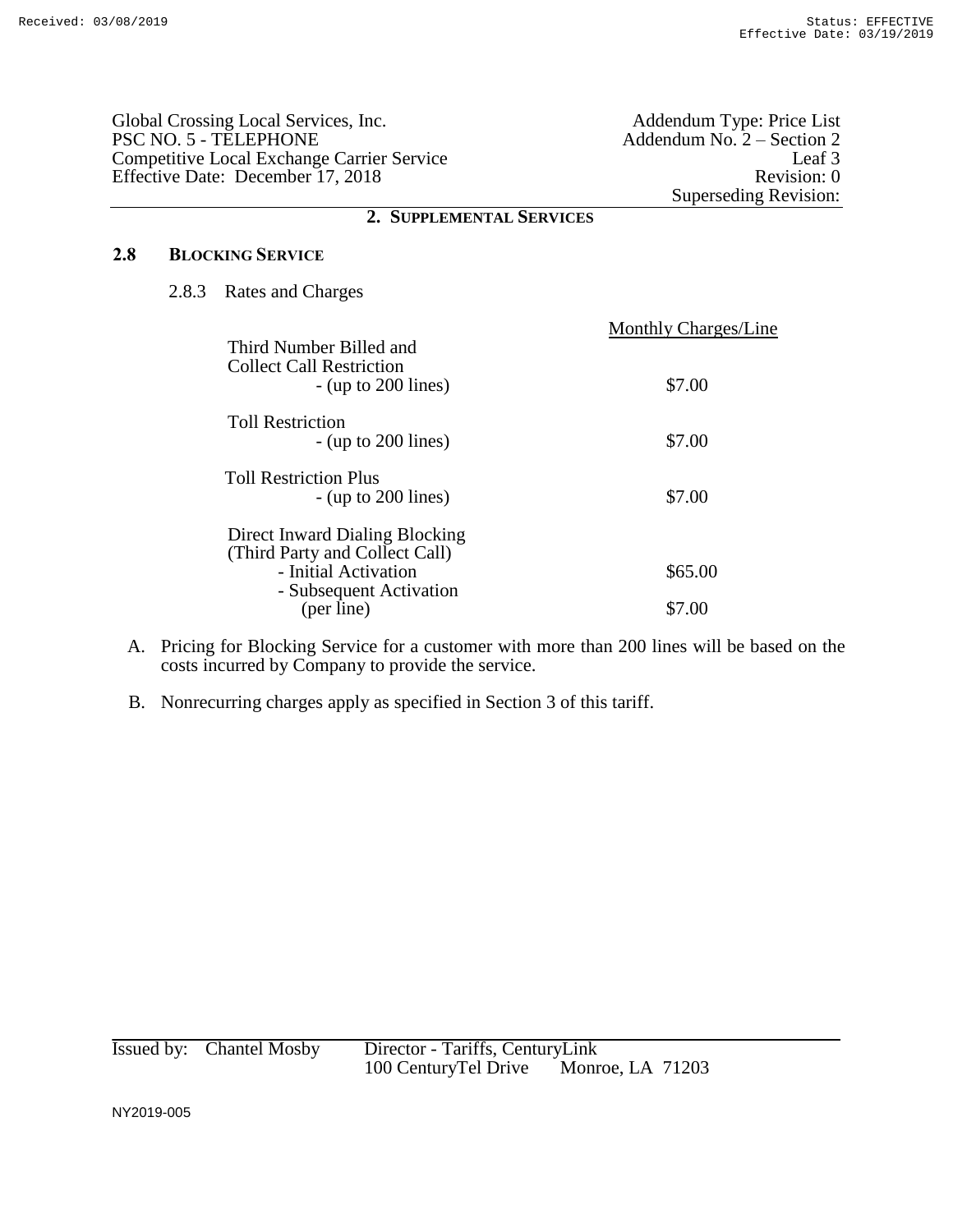Global Crossing Local Services, Inc.<br>PSC NO. 5 - TELEPHONE Competitive Local Exchange Carrier Service Leaf 4 Effective Date: December 17, 2018 Revision: 0

Addendum Type: Price List<br>Addendum No. 2 – Section 2<br>Leaf 4 Superseding Revision:

## **2. SUPPLEMENTAL SERVICES**

## **2.9 CUSTOMIZED NUMBER SERVICE**

2.9.3. Rates

|                | <b>Monthly Recurring</b><br>Charge | Nonrecurring Charge |
|----------------|------------------------------------|---------------------|
| New York City  | \$6.20                             | \$100.00            |
| Albany/Buffalo | \$0.00                             | \$100.00            |

## **2.10 LISTING SERVICES**

- 2.10.1 Directory Listings
- A. Albany/ Buffalo

| <b>Monthly Recurring Charge</b> | Nonrecurring                                   |
|---------------------------------|------------------------------------------------|
|                                 | Charge                                         |
|                                 | \$34.00                                        |
|                                 |                                                |
|                                 | \$34.00                                        |
|                                 | \$34.00                                        |
|                                 |                                                |
|                                 | \$34.00                                        |
|                                 | \$34.00                                        |
|                                 |                                                |
| \$3.90                          | \$34.00                                        |
|                                 | \$2.83<br>\$1.95<br>\$1.95<br>\$1.95<br>\$2.50 |

| Issued by: Chantel Mosby | Director - Tariffs, CenturyLink                 |  |
|--------------------------|-------------------------------------------------|--|
|                          | <b>Monroe, LA 71203</b><br>100 CenturyTel Drive |  |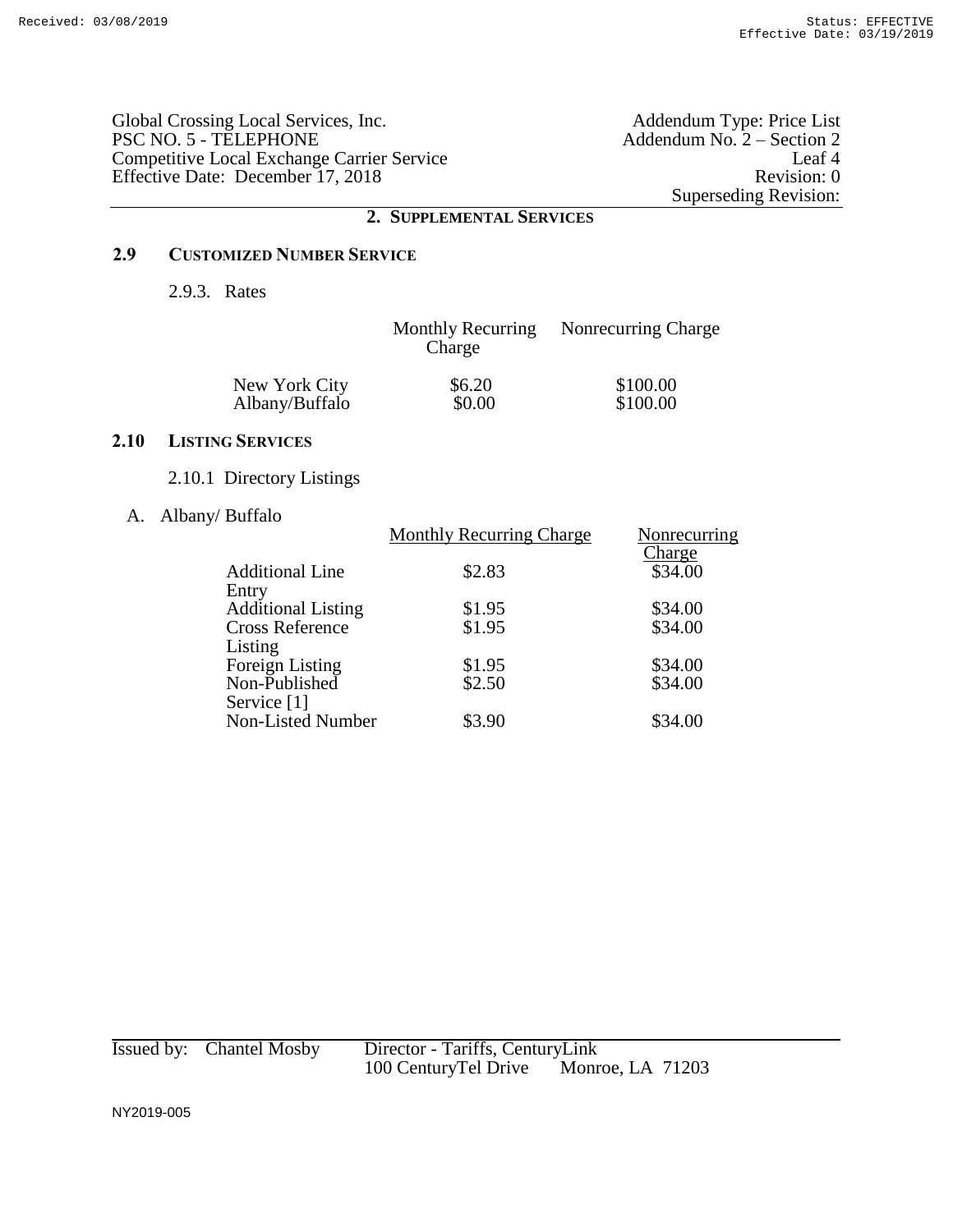Global Crossing Local Services, Inc. Addendum Type: Price List PSC NO. 5 - TELEPHONE Addendum No. 2 – Section 2 Competitive Local Exchange Carrier Service Leaf 5 Effective Date: December 17, 2018 Revision: 0

Superseding Revision:

### **2. SUPPLEMENTAL SERVICES**

### **2.10 LISTING SERVICES** 2.10.1 Directory Listings (Cont'd)

B. New York City

| Nonrecurring |
|--------------|
|              |
|              |
|              |
|              |
|              |
|              |
|              |
|              |
|              |
|              |

2.10.3 Main Number Retention - Applies to each number that is retained over two.

|                     | <b>Monthly Recurring Charge</b> |
|---------------------|---------------------------------|
| Per retained number | \$0.00                          |

2.10.4 Intercept Service

# A. Connection Charges See Section 1

- B. Non-recurring Charges
	- Business Additional 90-day intercept service arrangement

Charge/Number \$21.00

[1] This charge may be waived pursuant to Section 5.10.2.b.4 of this tariff.

| Issued by: Chantel Mosby | Director - Tariffs, CenturyLink |                         |
|--------------------------|---------------------------------|-------------------------|
|                          | 100 CenturyTel Drive            | <b>Monroe, LA 71203</b> |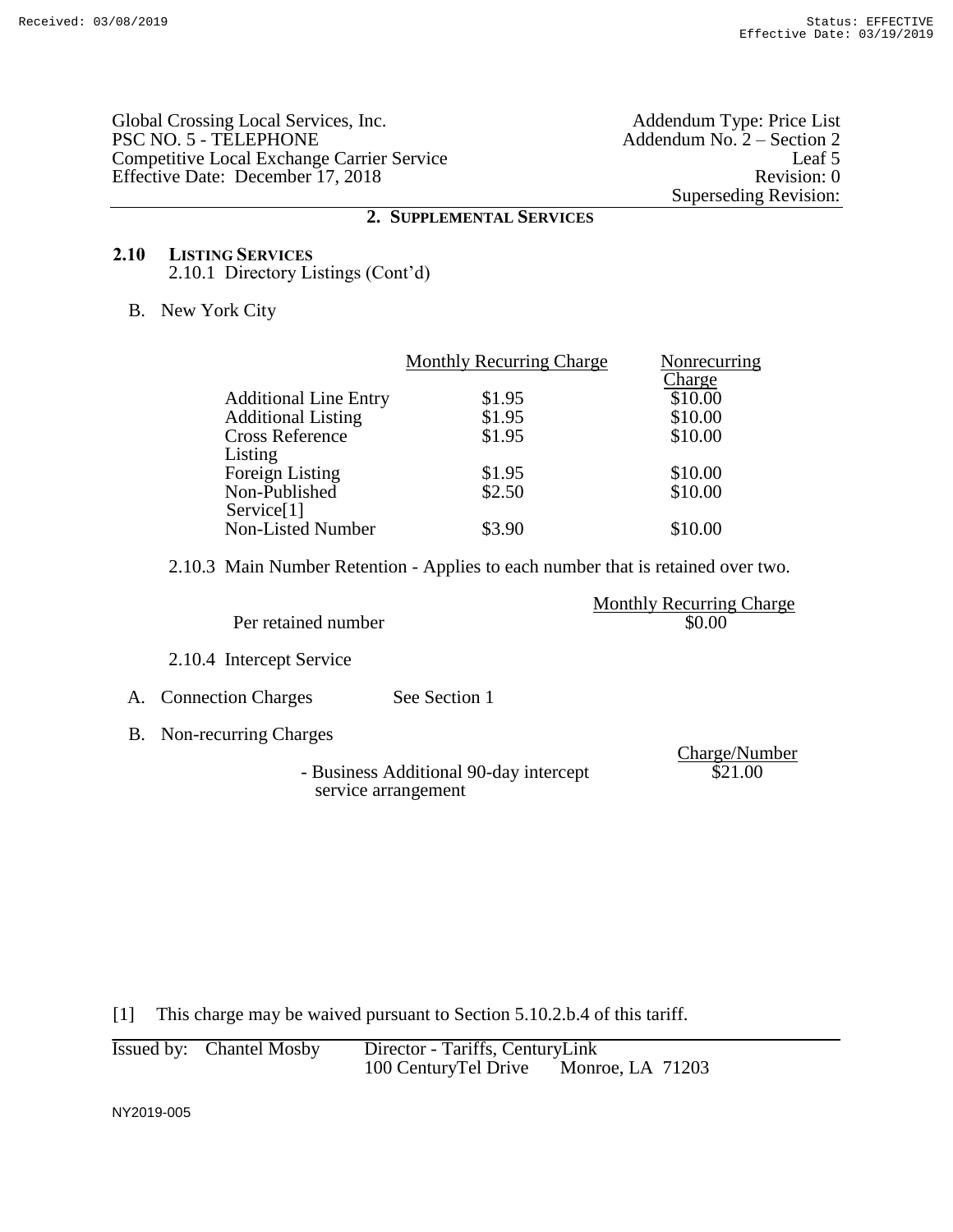Global Crossing Local Services, Inc.<br>
PSC NO. 5 - TELEPHONE Addendum No. 2 – Section 3 Competitive Local Exchange Carrier Service Leaf 1 Effective Date: December 17, 2018 Revision: 0

Addendum No.  $2 -$  Section 3 Superseding Revision:

## **3. NETWORK SWITCHED SERVICES**

## **3.2 SERVICE DESCRIPTIONS AND RATES**

#### 3.2.1 Digital Trunk Service

## A. Measured Rate Digital Trunk Service

Connection Charges refer to Section 1

Each Trunk:

| $\overline{\phantom{0}}$ | Per Trunk Activation Charge   | \$250.00 |
|--------------------------|-------------------------------|----------|
| $\overline{\phantom{0}}$ | Per Channel Activation Charge | \$20.00  |

Monthly Recurring Charges:

| - Per Trunk<br>- Per Active Channel<br>- Access Coordination | MTM 1 Year 2 Year 3 Year<br>\$450.00\$400.00\$350.00\$300.00<br>$$18.25$ \$18.25 \$18.25 \$18.25<br>$$25.00 \$25.00 \$25.00 \$25.00 \$25.00$ |  |
|--------------------------------------------------------------|----------------------------------------------------------------------------------------------------------------------------------------------|--|
| Measured Usage Charges:                                      |                                                                                                                                              |  |

- Each Minute  $\$0.025$ 

DID Numbers, Monthly Recurring Charge:

- Per Number  $\$0.80$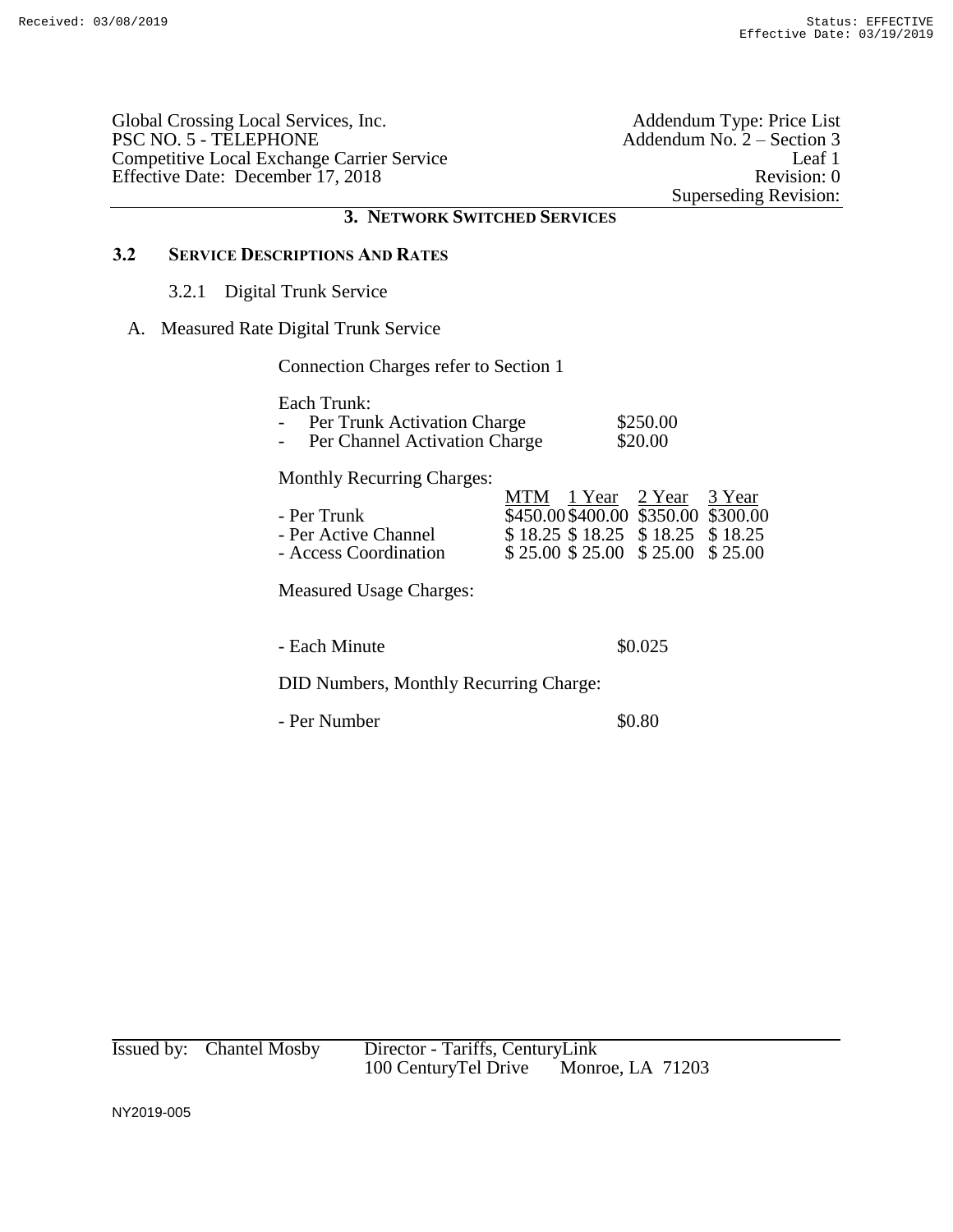Global Crossing Local Services, Inc.<br>PSC NO. 5 - TELEPHONE Competitive Local Exchange Carrier Service Effective Date: December 17, 2018 Revision: 0

Addendum Type: Price List<br>Addendum No. 2 – Section 3<br>Leaf 2 Superseding Revision:

## **3. NETWORK SWITCHED SERVICES**

## **3.2 SERVICE DESCRIPTIONS AND RATES** 3.2.1 Digital Trunk Service (Cont'd)

B. New York City Service Area

# T1 Channel-Local Digital Service (LDS)

| Port (Channel)<br>Charges                                    | <b>Monthly Recurring</b>                  | Nonrecurring                              |  |
|--------------------------------------------------------------|-------------------------------------------|-------------------------------------------|--|
| Per Channel<br>$\frac{1}{2}$ T1<br>T1                        | Charge<br>\$12.00<br>\$120.00<br>\$200.00 | Charge<br>\$20.00<br>\$240.00<br>\$480.00 |  |
| <b>DID Numbers</b>                                           |                                           |                                           |  |
| Per DID Number                                               | \$0.80                                    | \$0.00                                    |  |
| <b>Measured Usage Charges</b>                                |                                           |                                           |  |
| Per minute                                                   | \$0.025                                   |                                           |  |
| Foreign Exchange Service                                     |                                           |                                           |  |
| Foreign<br>Exchange<br>Service                               |                                           | \$100.00                                  |  |
| <b>ISDN</b> – PRI Service                                    |                                           |                                           |  |
| ISDN - PRI, recurring<br><b>ISDN</b><br>PRI,<br>nonrecurring |                                           | \$100.00<br>\$2,500.00                    |  |

Issued by: Chantel Mosby Director - Tariffs, CenturyLink<br>100 CenturyTel Drive Monroe, LA 71203 100 CenturyTel Drive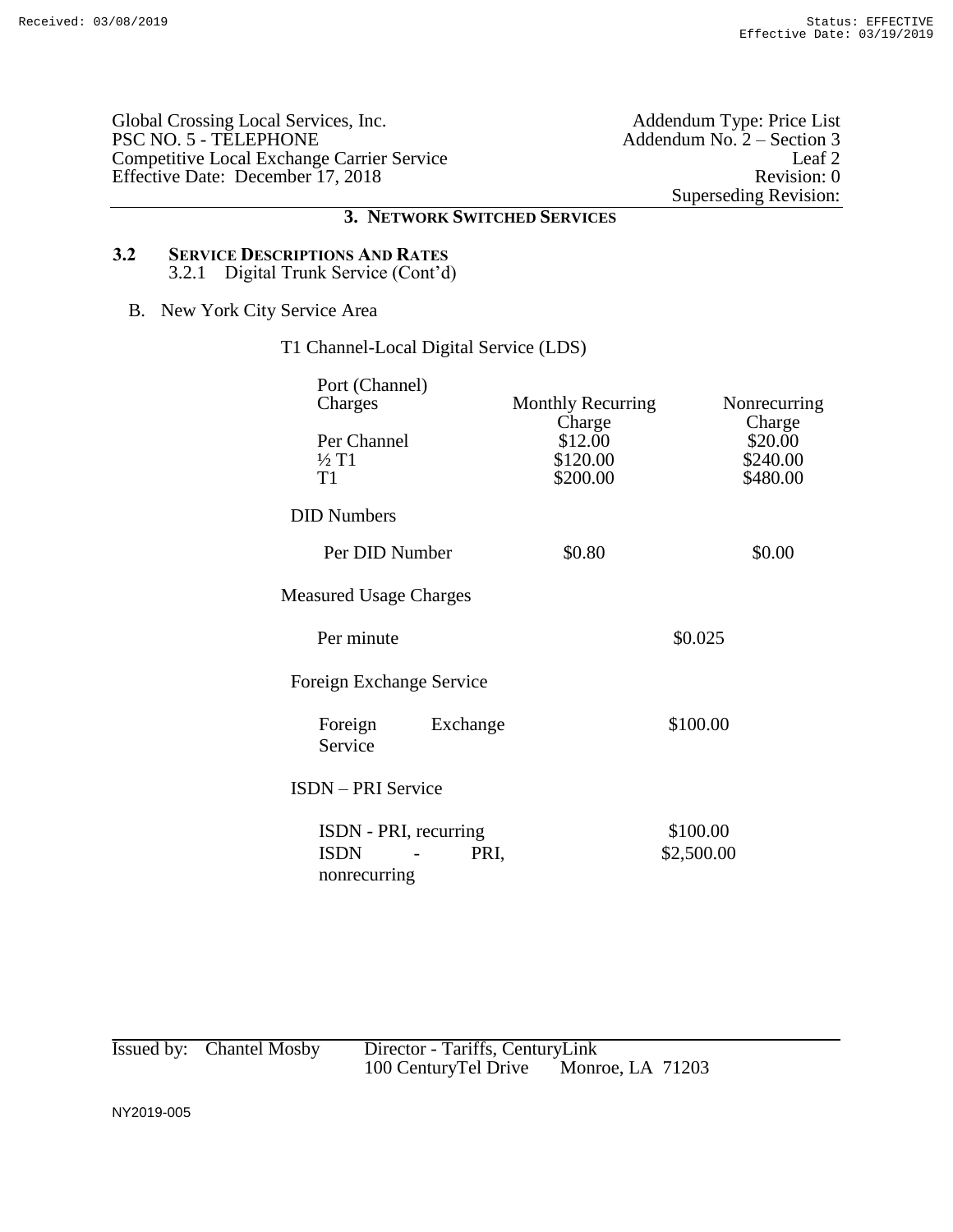Global Crossing Local Services, Inc.<br>
PSC NO. 5 - TELEPHONE Addendum No. 2 – Section 3 Competitive Local Exchange Carrier Service Effective Date: December 17, 2018 Revision: 0

Addendum No.  $2 -$  Section 3<br>Leaf 3 Superseding Revision:

## **3. NETWORK SWITCHED SERVICES**

## **3.2 SERVICE DESCRIPTIONS AND RATES** 3.2.1 Digital Trunk Service (Cont'd)

## C. Albany Service Area

T1 Channel-Local Digital Service (LDS)

Port (Channel) Charges

|                          | <b>Monthly Recurring</b> | Nonrecurring |
|--------------------------|--------------------------|--------------|
|                          | Charge                   | Charge       |
| Per Channel              | \$12.00                  | \$15.00      |
| $\frac{1}{2}$ T1         | \$120.00                 | \$180.00     |
| T1                       | \$200.00                 | \$360.00     |
| <b>DID Numbers</b>       |                          |              |
| Per DID Number           | \$0.80                   | \$0.00       |
| Foreign Exchange Service |                          |              |
| Foreign Exchange         | \$100.00                 | \$0.00       |
| <b>ISDN-PRI Service</b>  |                          |              |
| ISDN - PRI               | \$100.00                 | \$2,500.00   |

## D. Buffalo Service Area

T1 Channel-Local Digital Service (LDS)

## Port (Channel) Charges

| $1$ ore (Channel) Changes |                          |              |
|---------------------------|--------------------------|--------------|
|                           | <b>Monthly Recurring</b> | Nonrecurring |
|                           | Charge                   | Charge       |
| Per Channel               | \$12.00                  | \$15.00      |
| $\frac{1}{2}$ T1          | \$120.00                 | \$180.00     |
| T1                        | \$200.00                 | \$360.00     |
| <b>DID Numbers</b>        |                          |              |
| Per DID Number            | \$0.80                   | \$0.00       |
|                           |                          |              |

| Issued by: Chantel Mosby | Director - Tariffs, CenturyLink |                  |  |
|--------------------------|---------------------------------|------------------|--|
|                          | 100 CenturyTel Drive            | Monroe, LA 71203 |  |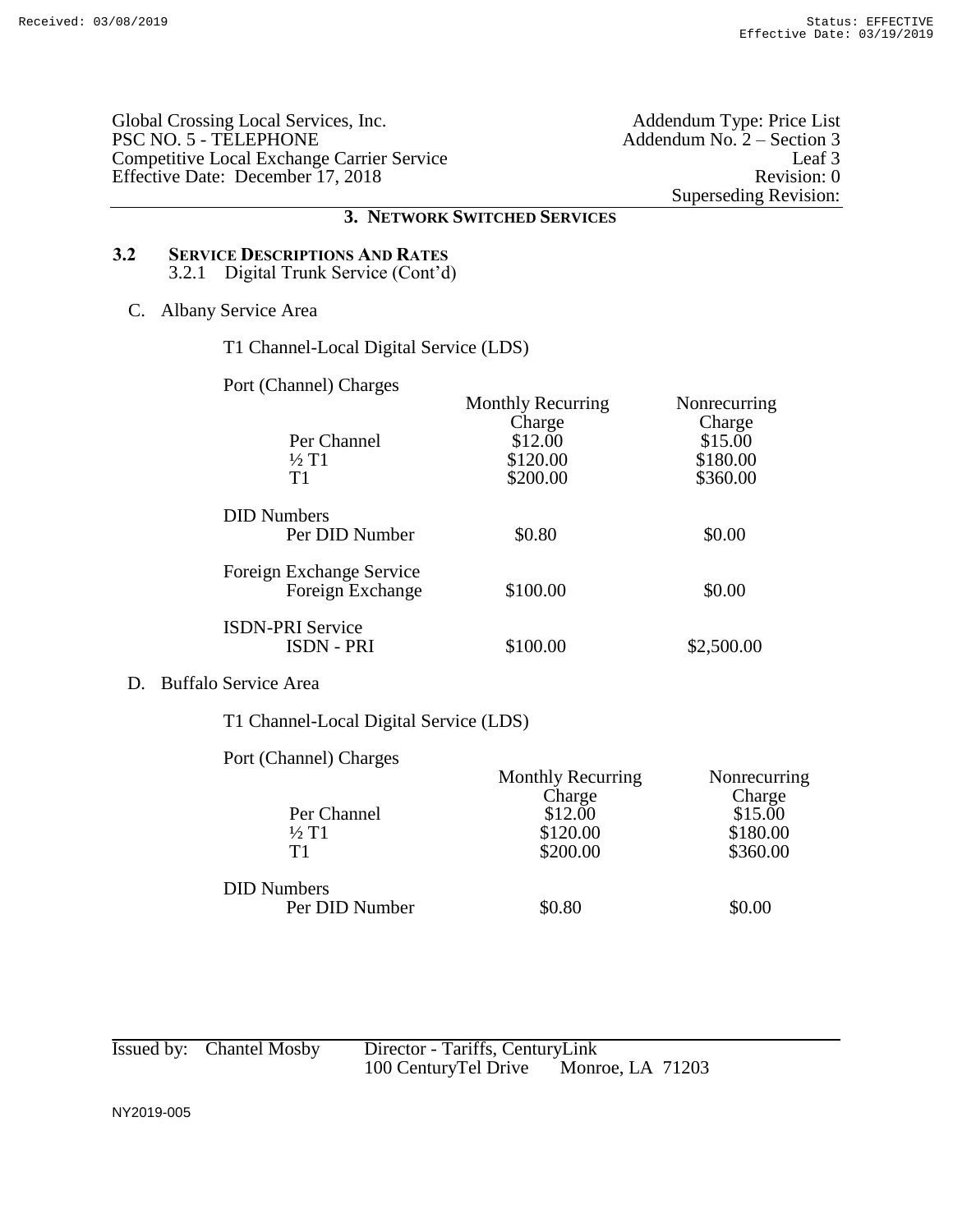|     | Global Crossing Local Services, Inc.<br>PSC NO. 5 - TELEPHONE<br>Competitive Local Exchange Carrier Service<br>Effective Date: December 17, 2018 |                              | Addendum Type: Price List<br>Addendum No. 2 – Section 3<br>Leaf 4<br>Revision: 0<br>Superseding Revision: |
|-----|--------------------------------------------------------------------------------------------------------------------------------------------------|------------------------------|-----------------------------------------------------------------------------------------------------------|
|     |                                                                                                                                                  | 3. NETWORK SWITCHED SERVICES |                                                                                                           |
| 3.2 | <b>SERVICE DESCRIPTIONS AND RATES</b><br>3.2.1 Digital Trunk Service<br>D. Buffalo Service Area (Cont'd)                                         |                              |                                                                                                           |
|     | Foreign Exchange Service                                                                                                                         |                              |                                                                                                           |
|     | Foreign<br>Service                                                                                                                               | Exchange                     | \$100.00                                                                                                  |
|     | <b>ISDN</b> – PRI Service<br>ISDN - PRI, recurring<br><b>ISDN</b><br>nonrecurring                                                                | PRI,                         | \$100.00<br>\$2,500.00                                                                                    |
| Е.  | <b>Measured Usage Charges</b>                                                                                                                    |                              |                                                                                                           |
|     | Per minute                                                                                                                                       |                              | \$0.025                                                                                                   |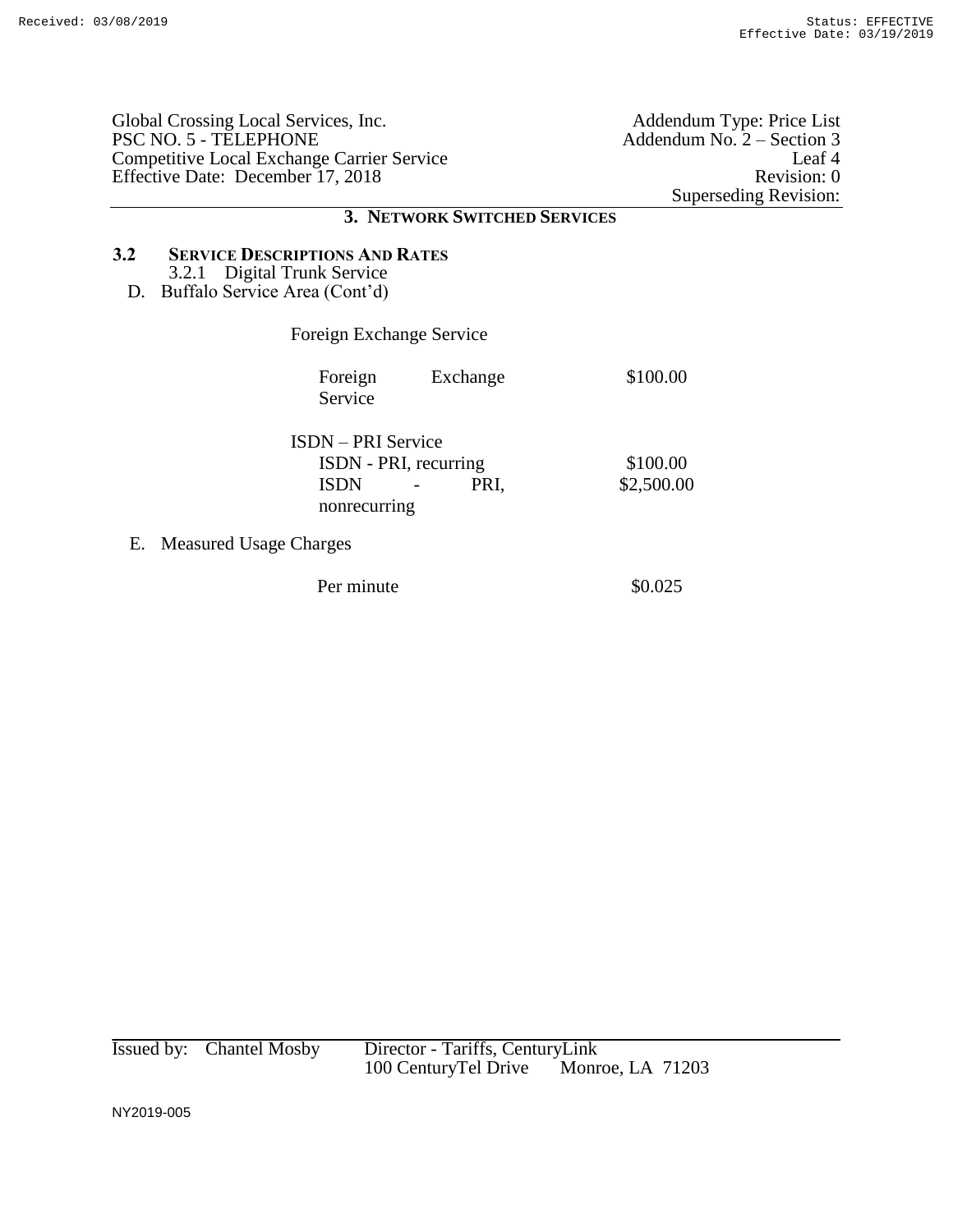Global Crossing Local Services, Inc.<br>PSC NO. 5 - TELEPHONE Competitive Local Exchange Carrier Service Leaf 1 Effective Date: December 17, 2018 Revision: 0

Addendum Type: Price List<br>Addendum No. 2 – Section 4<br>Leaf 1 Superseding Revision:

## **4. MISCELLANEOUS SERVICES**

## **4.2 SCHOOLS AND LIBRARIES DISCOUNT MATRIX**

### % DISCOUNT LEVEL

| <b>How Disadvantaged</b>             | Urban<br>Discount | Rural<br>Discount |
|--------------------------------------|-------------------|-------------------|
| % of Students Eligible for           |                   |                   |
| <b>National School Lunch Program</b> |                   |                   |
| ${<}1$                               | 20                | 25                |
| $1 - 19$                             | 40                | 50                |
| 20-34                                | 50                | 60                |
| 35-49                                | 60                | 70                |
| 50-74                                | 80                | 80                |
| 75-100                               | 90                | 90                |